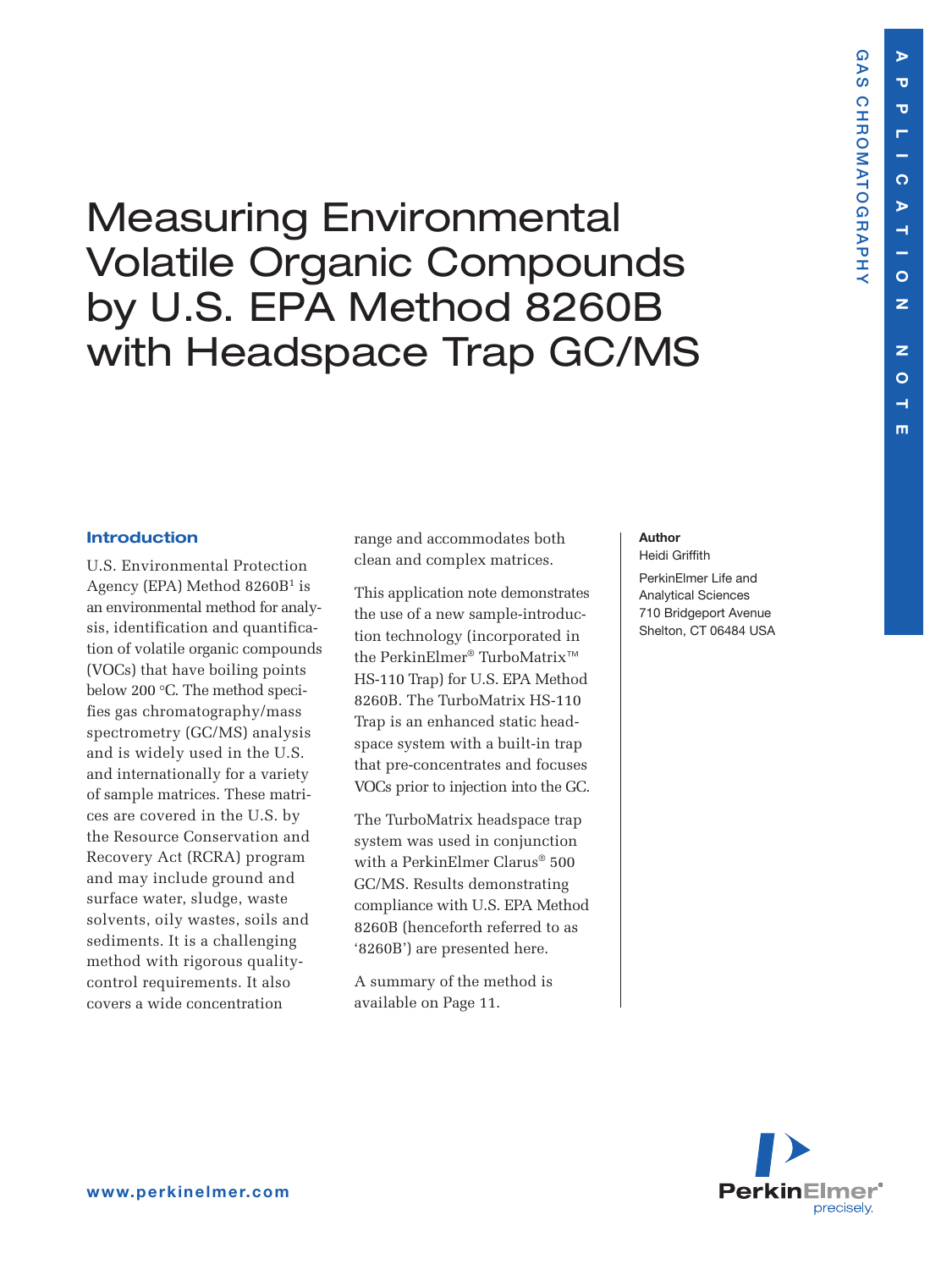### **Experimental**

#### System setup and conditioning

Method 8260B requires GC/MS for data acquisition, so all sample analyses were performed using the PerkinElmer Clarus 500 GC/MS system. The most common samplepreparation technique for 8260B is provided by U.S. EPA Method 5030, which recommends purge and trap. The TurboMatrix HS-110 Trap was used here as an alternative samplepreparation technique to purge and trap. All instrument parameters and method conditions for the integrated system are presented in Table 1.

Before beginning 8260B analysis, the GC/MS system should be conditioned and prepared for use. The GC column should be baked out (with helium flow) overnight at 250 °C. During bakeout, the column should not be connected to the MS, to avoid unnecessary contamination of the MS ion source. Similarly, the MS should be conditioned by residing at high vacuum for several hours (preferably overnight) to remove residual water from the system.

After conditioning, the MS system should be vented with dry nitrogen, in order to accept the newly conditioned column. While the MS is vented, the GC should also be connected to the headspace trap. The heated headspace transfer line is connected to the GC injector port with an injector adapter. The headspace-trap fused-silica transfer line should be fed completely through the injector port so approximately 20 cm resides in the oven and should then be connected to the GC column by using a universal capillary-column connector. Table 7 (Page 10) provides a list of PerkinElmer parts required for connecting the headspace trap to the GC/MS.

*Table 1*. Instrument Parameters.

| <b>Sample Introduction</b>       | <b>PerkinElmer TurboMatrix HS-110 Trap</b>            |
|----------------------------------|-------------------------------------------------------|
| Needle Temperature               | 90 °C                                                 |
| Transfer Line Temperature        | 120 $\degree$ C                                       |
| Oven Temperature                 | 80 °C                                                 |
| Trap Low Temperature             | 40 $^{\circ}$ C                                       |
| Trap High Temperature            | 280 °C                                                |
| Dry Purge (Helium)               | 5 min                                                 |
| Trap Hold Time                   | 6 min                                                 |
| Desorb Time                      | $0.5$ min                                             |
| <b>Thermostatting Time</b>       | $10 \text{ min}$                                      |
| <b>Pressurization Time</b>       | 1 min                                                 |
| Decay Time                       | 2 min                                                 |
| <b>Outlet Split</b>              | 20 mL/min                                             |
| Column Pressure                  | 25 psi                                                |
| <b>Vial Pressure</b>             | 35 psi                                                |
| Desorb Pressure                  | 10 psi                                                |
| <b>Transfer Line</b>             | Deactivated Fused Silica 20 m x 320 um                |
|                                  |                                                       |
| <b>Gas Chromatograph</b>         | <b>PerkinElmer Clarus 500 GC</b>                      |
| Headspace Connector              | Universal Connector                                   |
| Oven Program Initial Temperature | 40 $^{\circ}$ C                                       |
| Hold Time 1                      | 2 min                                                 |
| Ramp 1                           | 10 °C/min to 100 °C                                   |
| Hold Time 2                      | 0 min                                                 |
| Ramp 2                           | 30 °C/min to 240 °C                                   |
| Hold Time 3                      | 5 min                                                 |
| <b>Equilibration Time</b>        | $0.5$ min                                             |
| Vacuum Compensation              | On                                                    |
| Headspace Control                | On                                                    |
| Column                           | Elite Volatiles – 30 m x 250 $\mu$ m x 1.4 $\mu$ film |
| Carrier Gas                      | Helium                                                |
| <b>Mass Spectrometer</b>         | PerkinElmer Clarus 500 MS                             |
| Mass Range                       | 35-300 u                                              |
| Solvent Delay Time               | $0 \text{ min}$                                       |
| Scan Time                        | $0.10$ sec                                            |
| InterScan Delay Time             | $0.10$ sec                                            |
| Transfer Line Temperature        | 200 °C                                                |
| Source Temperature               | 200 °C                                                |
| Multiplier                       | 350 V                                                 |
| <b>Trap Emission</b>             | 75 µA                                                 |
| Threshold                        | 0                                                     |
| Software                         | TurboMass 5.0 with Reporting                          |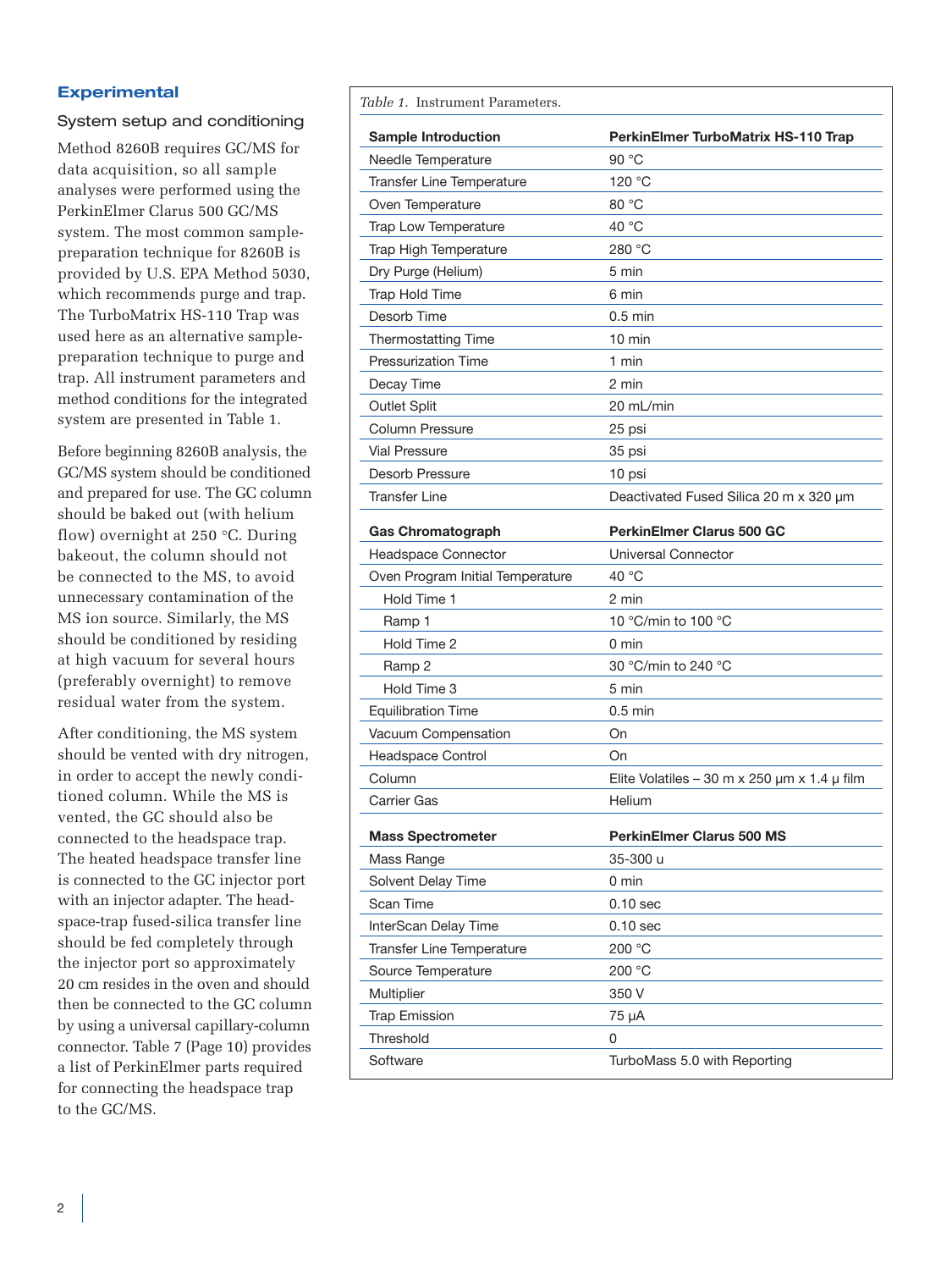A 20:1 split ratio was chosen and provided by the outlet split of the headspace-trap system. Alternative gas-flow options are to close the outlet split on the headspace trap and to run in splitless mode or to connect the headspace transfer line inside of the injector port and use the GC injector split.

#### Initial MS tuning and optimization

The MS was set up for electron impact (EI) ionization at the 8260Bspecified 70 eV and a full AutoTune was performed and saved. See Figure 1 for the AutoTune generated parameters. After AutoTune, the multiplier was decreased to 350 V and the emission current decreased to 75 µA because the headspace trap provided so much sensitivity that the MS sensitivity could be reduced to prolong filament life, increase stability and extend linearity for higher concentrations.

Using the standard AutoTune parameters without modification should produce acceptable results, as long as the multiplier voltage is not set too high. The correct multiplier voltage can by determined by checking the linearity of a calibration curve. If the calibration curve begins to exhibit non-linear behavior at the highest concentration standard(s), then the detector may be saturating. If this occurs, the multiplier voltage should be lowered in 50 V increments and the calibration standards re-run.

### **Instrument EPA tuning**

Method 8260B requires the analysis of a 5 to 50 ng 4-bromofluorobenzene (BFB) standard in methanol to check for specified ion ratios (Figure 2). This EPA tuning spectrum is calculated using, at a minimum, an average



*Figure 1.* Instrument tuning parameters after full AutoTune.

| <b>EPA Report</b> |                        |                       |                                             |                   | 그미지                    |
|-------------------|------------------------|-----------------------|---------------------------------------------|-------------------|------------------------|
|                   | Test BFB 624/8260 TEST |                       | Result Test Passed                          |                   | 0K                     |
| Mass              | Reference<br>Mass      | Relative<br>Abundance | Criterion<br>COMBINE(1931:1936)-(1886:1920) | Pass/Fail<br>Pass | Print Options<br>Print |
| 50                | 95                     | 17.7%                 | $>$ = 15% and <= 40%                        | Pass              |                        |
| 75                | 95                     | 47.4%                 | $>= 30\%$ and $<= 60\%$                     | Pass              |                        |
| 95                | BPI                    | 100%                  | $=100%$                                     | Pass              |                        |
| 96                | 95                     | 6.9%                  | $>$ = 5% and <= 9%                          | Pass              |                        |
| 173               | 174                    | 1.0%                  | < 2%                                        | Pass              |                        |
| 174               | 95                     | 83.9%                 | $> 50\%$ and $< 100\%$                      | Pass              |                        |
| 175               | 174                    | 7.0%                  | $> = 5\%$ and $<= 9\%$                      | Pass              |                        |
| 176               | 174                    | 97.5%                 | $> 95\%$ and < $101\%$                      | Pass              |                        |
| 177               | 176                    | 6.6%                  | $> = 5\%$ and $<= 9\%$                      | Pass              |                        |

*Figure 2.* BFB tuning criteria for U.S. EPA 8260B.



*Figure 3.* 4-Bromofluorobenzene (BFB) injection – 25 µg/L, with spectral results.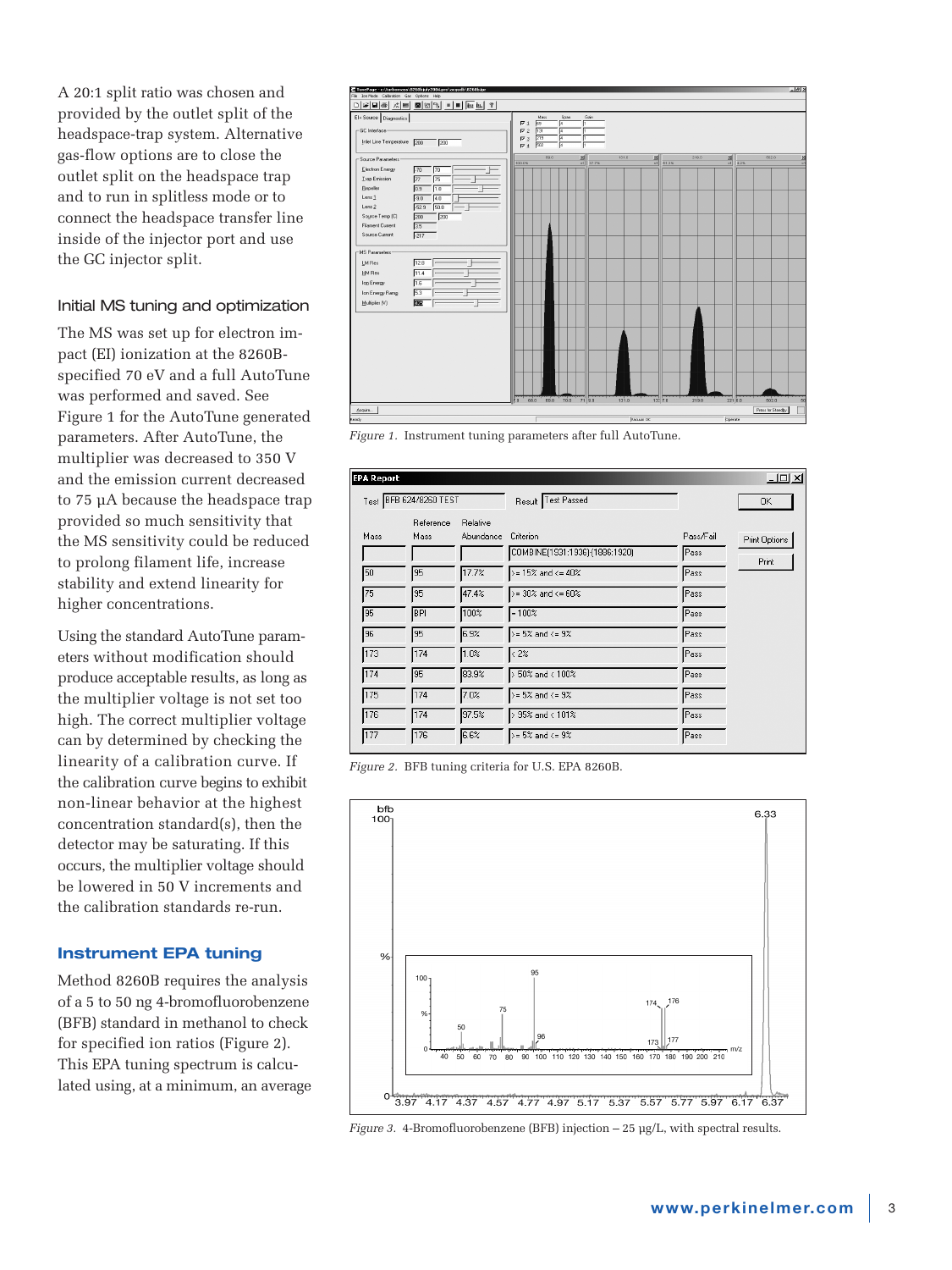of the three-peak-apex spectra and then subtracting out the background (Figure 3). This EPA instrumenttuning check must be done once every 12 hours. After a BFB tune is successfully completed, instrument parameters must remain unchanged for all subsequent analyses until the next BFB tune is performed. Consequently, any change to the integrated system requires this BFB test to be passed before data acquisition can resume.

Figure 3 shows a BFB injection at a 25-µg/L concentration acquired under identical conditions as those used for the 8260B analyses. The BFB standard was prepared by spiking 5 µL of a 2500-µg/L BFB standard into 10 mL of organic-free water (in a standard 22-mL headspace vial) and injected using the headspace trap. Figure 2 demonstrates the ability of the integrated system to pass the BFB test.

## **Calibration standards preparation**

## Good laboratory practice must be followed at all times

All glassware and syringes must be properly cleaned for trace analysis. All methanol used must be of pesticide quality or equivalent and must be kept away from all other solvents. All water used must be organicfree reagent water. This is described in detail in Chapter One of the EPA SW-846 methods.

Quantification according to 8260B is accomplished by processing a five-concentration-level calibration curve that encompasses the predicted typical sample concentration. Each level of this curve compares the target ion of each compound with its corresponding internal standard target ion. Typical environmental laboratories run a 5-200 µg/L curve and this is demonstrated here.

| <i>Table 2.</i> Calibration Amount to be Added to 100-mL Volumetric Flasks. |                                              |                                                          |  |  |  |
|-----------------------------------------------------------------------------|----------------------------------------------|----------------------------------------------------------|--|--|--|
| <b>Calibration</b><br><b>Standard</b>                                       | Water-standard<br><b>Concentration Level</b> | <b>Secondary Standard-stock</b><br><b>Solution Added</b> |  |  |  |
|                                                                             | $5 \mu g/L$                                  | $20 \mu L$                                               |  |  |  |
| 2                                                                           | $20 \mu g/L$                                 | $80 \mu L$                                               |  |  |  |
| 3                                                                           | $50 \mu g/L$                                 | $200 \mu L$                                              |  |  |  |
| 4                                                                           | $100 \mu g/L$                                | $400 \mu L$                                              |  |  |  |
| 5                                                                           | $200 \mu g/L$                                | $800 \mu L$                                              |  |  |  |

## Preparation of secondary standard-stock solution

A standard-stock solution containing all target analytes was prepared from two primary certified calibration mixes. 125 µL of a 2000-µg/mL VOC standard (Restek Corporation, Bellefonte, PA) was added to slightly less than 10 mL of methanol in a 10-mL volumetric flask. An additional 125 µL of a 'gas' calibration mix (Restek) was added to the flask and then the flask was filled to the 10-mL line with methanol. This standard-stock mix was kept in a freezer until the final water standards were prepared. Standards were prepared fresh on a weekly basis (especially important if they include the gas calibration mix). If the standards are to be prepared individually (not purchased from a certified standard company), refer to 8260B for instructions. Table 7 (Page 10) provides a list of standards available from Restek that were used in this experiment.

## Preparation of internal standard and surrogate solution

All samples and calibration standards were spiked with both internal standards and surrogates. Both the internal standard solution and the surrogates (Restek) were prepared by adding 200 µL of each 2500-µg/mL

| Compound             | <b>RRF</b><br>Level 1 | <b>RRF</b><br>Level <sub>2</sub> | <b>RRF</b><br>Level 3 | <b>RRF</b><br>Level 4 | <b>RRF</b><br>Level 5 | Average<br><b>RRF</b> | $\frac{0}{0}$<br><b>RSD</b> |
|----------------------|-----------------------|----------------------------------|-----------------------|-----------------------|-----------------------|-----------------------|-----------------------------|
| Bromochloromethane   | 0.082                 | 0.063                            | 0.067                 | 0.063                 | 0.066                 | 0.068                 | 11.71                       |
| Chloroform           | 0.253                 | 0.252                            | 0.252                 | 0.235                 | 0.269                 | 0.252                 | 4.70                        |
| Carbon Tetrachloride | 0.223                 | 0.233                            | 0.242                 | 0.230                 | 0.261                 | 0.238                 | 6.10                        |
| Methyl Acrylate      | 0.070                 | 0.066                            | 0.069                 | 0.066                 | 0.079                 | 0.070                 | 7.61                        |
| Tetrahydrofuran      | 0.059                 | 0.052                            | 0.050                 | 0.051                 | 0.062                 | 0.055                 | 9.39                        |
| Dibromofluoromethane | 0.172                 | 0.174                            | 0.162                 | 0.148                 | 0.137                 | 0.159                 | 10.09                       |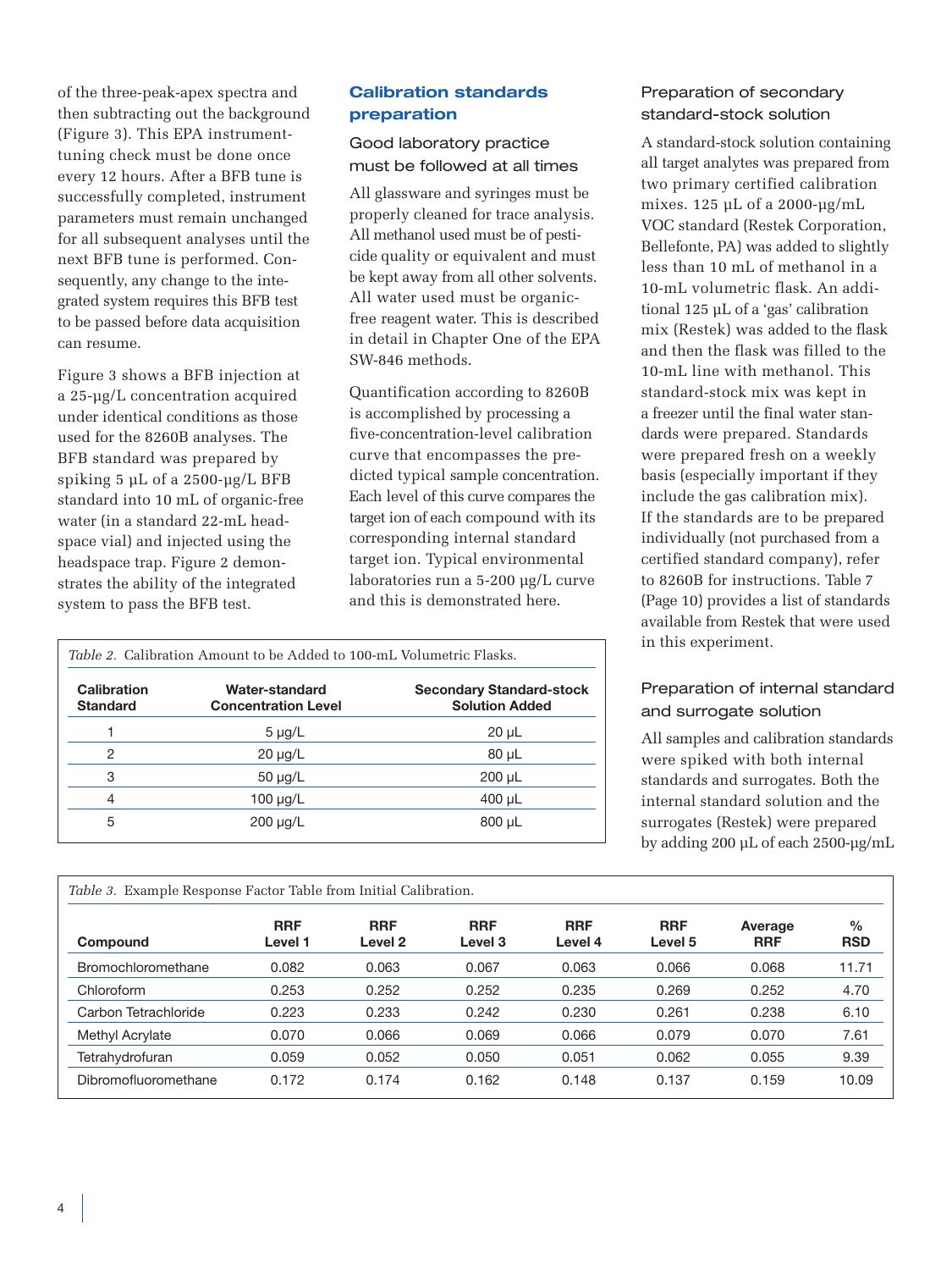mix to 9 mL of methanol in a 10-mL volumetric flask. Then the balance was filled with methanol. This yielded a final concentration of 50 µg/mL.

## Preparation of working concentrations of water standards

Five 100-mL volumetric flasks were filled with approximately 95 mL of water. Each flask was labeled with its concentration level and then spiked with the correct amount of secondary stock standard, then the balance filled with water to 100 mL. See Table 2 for the stock solution required for each water-standard calibration level.

## Preparation of headspace-vial calibration standards

10 mL of each prepared water-standard calibration level was transferred to a separate headspace-trap vial. Each vial was spiked with 10 µL of the internal standard/surrogate mix, resulting in a final concentration of 50 µg/L for each internal standard and surrogate in the water solution. All vials were sealed immediately after adding the internal standard and surrogate mix.

All five levels of working waterstandards vials were labeled and transferred to the headspace-trap analyzer in preparation for analysis. In addition, a water-blank sample was added both before and after the water-standards sample queue to check for potential carryover.

### **Results**

A minimum of five calibration levels is required for 8260B. All calibration samples must be above the minimum detection limits, yet bracket the expected concentrations of the real samples. All standards must contain the analytes of interest.



*Figure 4.* Mid-point level calibration standard chromatogram – 50 µg/L per target analyte.

Method 8260B requires that each sample be processed using an internal standard method. This calculation is a response factor (RF) based on the target ion in the compound of interest and the internal standard target ion (Equation 1). Each compound at each level will have an RF that is dependent on its respective internal standard. There are three internal standards analyzed in this application (fluorobenzene, chlorobenzene-d5 and 1,4-dichlorobenzene-d4). The internal standard closest in retention time to the target analyte is used in the RF calculation for each compound.

*Equation 1.* Calculation of Response Factor.

**RF** = (Area of analyte x Concentration of internal standard) / (Area of internal standard x Concentration of standard)

Once all RFs are generated, the percent relative standard deviation (%RSD) is calculated for all five levels. An example of this calculation is presented in Table 3. Each compound must be below a 15% RSD threshold to continue with the

method. If the compound does not pass the 15% limit, then it should be processed using alternate curve methods that are outlined in U.S. EPA Method 8000B2, or the initial calibration must be re-run.

This application note provides data for 77 volatile compounds listed in Table 4. These 77 compounds are typical of a full 8260B analysis. Figure 4 is an example chromatogram of a 50-µg/L standard injection, including all compounds of interest, three internal standards and three surrogates. In addition, six of the compounds of interest are calibration check compounds (CCCs) and five are system performance check compounds (SPCCs). The SPCCs are monitored because they are known to degrade if there are any active sites in the sample path or other instrument contamination. The CCCs are monitored for stability of the calibration curve during sample analysis. See Table 4 to identify which compounds are SPCCs and CCCs.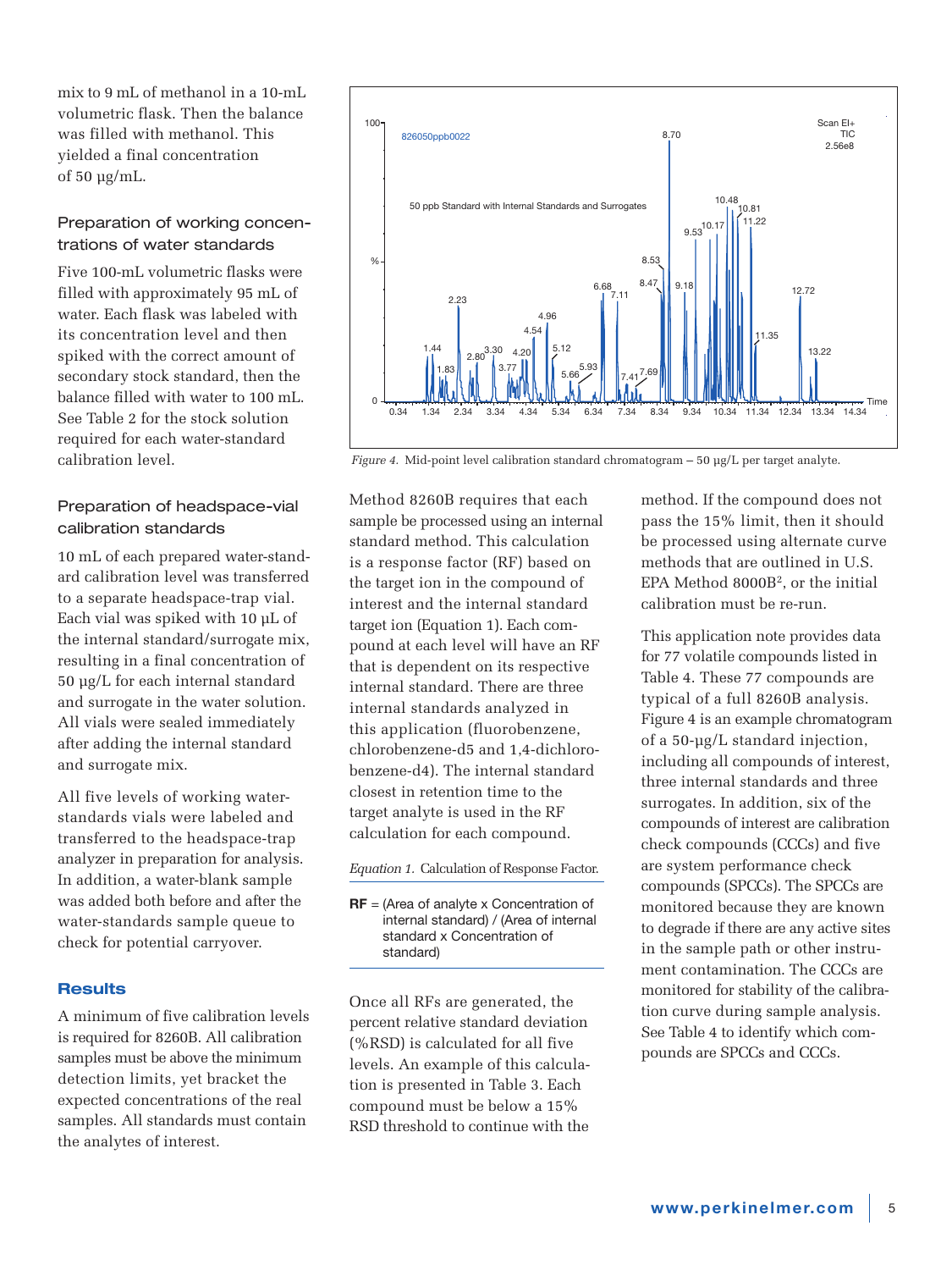#### **MDL results**

The method detection limits (MDLs) for this method were calculated (Equation 2) using the procedure outlined in Chapter One of SW-846 analytical methods. Water blanks were analyzed to determine the baseline and nine samples were prepared at 0.5 µg/L. This concentration was determined to be approximately 2.5 to 5 times the potential detection limit.

Each individual analyte's MDL was obtained by multiplying the standard deviation by the appropriate onesided 99% t-statistic. The standard deviation of the determined concentration was calculated from the nine sample analyses and then, using the t-statistic, the MDL was calculated. This gives a 99% confidence level using a standard-deviation estimate with n-1 degrees of freedom. In addition, each compound was manually verified for correct response. See Table 4 for the complete list of MDLs.

*Equation 2*. Method Detection Limit (MDL) calculation.

## **MDL** =  $t_{(n-1, a = .99)}(s)$

The MDLs calculated for these analyses were very low and the precision was excellent. They were well within the requirements of 8260B.

It is possible to achieve even lower MDLs by modifying or optimizing instrument parameters. For example, modifying MS instrument settings (i.e., higher multiplier voltage or emission current) or using a lower split ratio can result in improved MDL numbers than those presented here.

|  | <i>Table 4.</i> Calibration Table for all 77 VOCs. |  |  |  |  |  |
|--|----------------------------------------------------|--|--|--|--|--|
|--|----------------------------------------------------|--|--|--|--|--|

| Sample<br>Type | <b>Compound Name</b>      | <b>Retention Primary</b><br>Time <sup>1</sup> | lon | Avg.<br>RF | $\%$<br>RSD | $%$ RSD<br>Required<br>to Pass | Corr.<br>Coeff. 2 | <b>SPCC</b><br>Check<br>$(Minimum)^3$ | MDL<br>(ppb) |
|----------------|---------------------------|-----------------------------------------------|-----|------------|-------------|--------------------------------|-------------------|---------------------------------------|--------------|
| Target         | Dichlorodifluoromethane   | 1.27                                          | 85  | 0.50       | 14.37       | 15%                            | 0.99988           |                                       | 0.03         |
| <b>SPCC</b>    | Chloromethane             | 1.40                                          | 50  | 0.38       | 12.80       | 15%                            | 0.99461           | 0.39(0.10)                            | 0.04         |
| CCC            | <b>Vinyl Chloride</b>     | 1.45                                          | 62  | 0.52       | 7.61        | 30%                            | 0.99895           |                                       | 0.18         |
| Target         | Bromomethane              | 1.66                                          | 94  | 0.19       | 9.21        | 15%                            | 0.99666           | $\qquad \qquad -$                     | 0.22         |
| Target         | Chloroethane              | 1.74                                          | 64  | 0.03       | 13.36       | 15%                            | 0.97185           | $\qquad \qquad -$                     | 0.50         |
| Target         | Trichlorofluoromethane    | 1.83                                          | 101 | 0.44       | 11.59       | 15%                            | 0.99260           |                                       | 0.05         |
| Target         | Diethylether              | 2.07                                          | 74  | 0.08       | 7.71        | 15%                            | 0.99917           | $\qquad \qquad -$                     | 1.10         |
| CCC            | 1.1-Dichloroethene        | 2.22                                          | 96  | 0.34       | 5.80        | 30%                            | 0.99989           | $\qquad \qquad -$                     | 0.11         |
| Target         | <b>Carbon Disulfide</b>   | 2.59                                          | 76  | 0.11       | 10.13       | 15%                            | 0.99980           |                                       | 0.14         |
| Target         | <b>Allyl Chloride</b>     | 2.59                                          | 76  | 0.34       | 10.94       | 15%                            | 0.99959           | $\overline{\phantom{0}}$              | 0.07         |
| Target         | <b>Methylene Chloride</b> | 2.68                                          | 84  | 0.18       | 5.22        | 15%                            | 0.99989           | $\overline{a}$                        | 0.15         |
| Target         | trans-1,2-Dichloroethene  | 2.81                                          | 96  | 0.30       | 6.50        | 15%                            | 0.99979           |                                       | 0.13         |
| <b>SPCC</b>    | 1,1-Dichloroethane        | 3.32                                          | 63  | 0.44       | 3.28        | 15%                            | 1.00000           | 0.45(0.10)                            | 0.06         |
| Target         | Chloroprene               | 3.29                                          | 88  | 0.23       | 8.40        | 15%                            | 0.99965           |                                       | 0.10         |
| Target         | Acrylonitrile             | 3.30                                          | 53  | 0.35       | 10.08       | 15%                            | 0.99985           |                                       | 0.07         |
| Target         | cis-1,2-Dichloroethene    | 3.79                                          | 96  | 0.21       | 5.04        | 15%                            | 0.99992           | $\overline{\phantom{0}}$              | 0.12         |
| Target         | 2,2-Dichloropropane       | 3.88                                          | 77  | 0.28       | 10.34       | 15%                            | 0.99933           | $\overline{\phantom{0}}$              | 0.42         |
| Target         | <b>Bromochloromethane</b> | 3.96                                          | 128 | 0.06       | 3.87        | 15%                            | 0.99986           |                                       | 0.81         |
| CCC            | Chloroform                | 4.04                                          | 83  | 0.28       | 3.34        | 30%                            | 0.99999           | $\qquad \qquad -$                     | 0.07         |
| Target         | Carbon Tetrachloride      | 4.14                                          | 117 | 0.22       | 10.79       | 15%                            | 0.99950           | $\qquad \qquad -$                     | 0.11         |
| Target         | Methyl Acrylate           | 4.17                                          | 55  | 0.07       | 9.92        | 15%                            | 0.99977           |                                       | 0.21         |
| Target         | Tetrahydrofuran           | 4.18                                          | 42  | 0.04       | 11.87       | 15%                            | 0.99929           | $\overline{\phantom{0}}$              | 0.70         |
| Surrogate      | Dibromofluoromethane      | 4.12                                          | 111 | 0.16       | 3.29        | ΝA                             | ΝA                | $\qquad \qquad -$                     | ΝA           |
| Target         | 1.1.1-Trichloroethane     | 4.22                                          | 97  | 0.41       | 9.18        | 15%                            | 0.99976           |                                       | 0.10         |
| Target         | 1,1-Dichloropropene       | 4.34                                          | 75  | 0.40       | 9.05        | 15%                            | 0.99922           | $\qquad \qquad -$                     | 0.40         |
| Target         | Benzene                   | 4.56                                          | 78  | 0.96       | 6.32        | 15%                            | 0.99988           | $\qquad \qquad -$                     | 0.07         |
| Target         | Propionitrile             | 4.61                                          | 54  | 0.01       | 7.54        | 15%                            | 0.99968           |                                       | 0.58         |
| Target         | Methacrylonitrile         | 4.63                                          | 67  | 0.03       | 10.67       | 15%                            | 0.99938           |                                       | 0.60         |
| Target         | 1.2-Dichloroethane        | 4.76                                          | 62  | 0.11       | 3.56        | 15%                            | 0.99995           | $\overline{\phantom{0}}$              | 0.18         |
| Int. Std.      | Fluorobenzene             | 4.97                                          | 96  | ΝA         | ΝA          | ΝA                             | ΝA                |                                       | ΝA           |
| Target         | Trichloroethylene         | 5.14                                          | 95  | 0.29       | 5.86        | 15%                            | 0.99959           | -                                     | 0.10         |
| Target         | Dibromomethane            | 5.56                                          | 93  | 0.04       | 10.10       | 15%                            | 0.99960           | -                                     | 1.00         |
| CCC            | 1,2-Dichloropropane       | 5.68                                          | 63  | 0.16       | 2.74        | 30%                            | 0.99999           |                                       | 0.40         |
| Target         | Bromodichloromethane      | 5.76                                          | 83  | 0.13       | 5.14        | 15%                            | 0.99979           | $\qquad \qquad -$                     | 0.10         |
| Target         | Methyl Methacrylate       | 5.95                                          | 69  | 0.08       | 14.69       | 15%                            | 0.99885           | $\qquad \qquad -$                     | 0.78         |
| Target         | cis-1,3-Dichloropropene   | 6.44                                          | 75  | 0.10       | 8.34        | 15%                            | 0.99623           | $\overline{\phantom{0}}$              | 0.22         |
| Surrogate      | Toluene-d8                | 6.64                                          | 98  | 0.99       | 2.82        | ΝA                             | ΝA                | $\qquad \qquad -$                     | ΝA           |
| CCC            | Toluene                   | 6.70                                          | 91  | 1.08       | 5.05        | 30%                            | 0.99988           |                                       | 0.06         |

1 Using Elite Volatiles Column – 30 m x 250 µm x 1.4 µ film.

2 Linear regression using internal standard (5-200 µg/L).

3 SPCC response factor (min. pass value).

(cont. next page)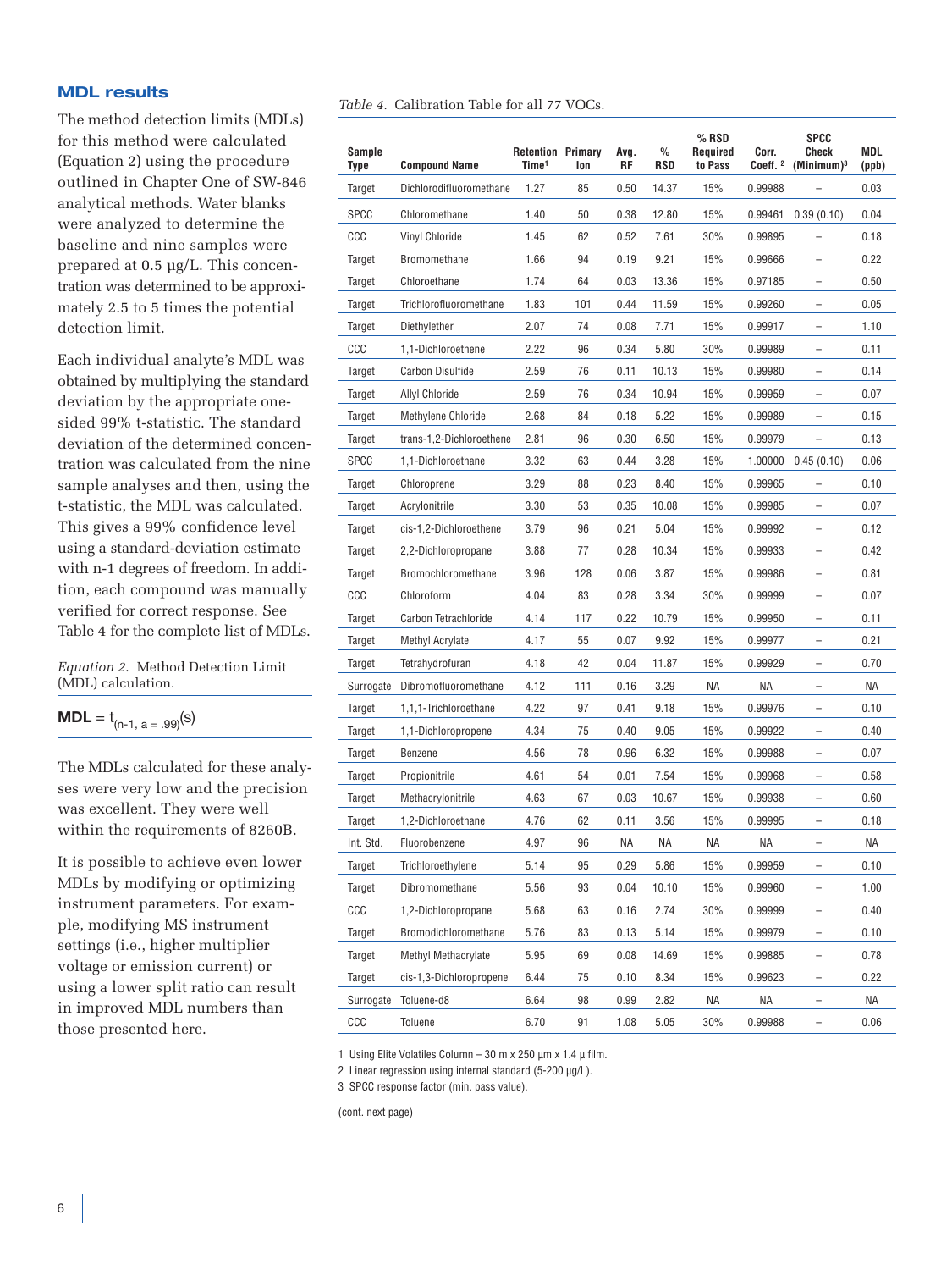#### *Table 4.* Calibration Table for all 77 VOCs (continued).

| Sample<br>Type | <b>Compound Name</b>        | <b>Retention Primary</b><br>Time <sup>1</sup> | lon | Avg.<br>RF | $\frac{0}{0}$<br>RSD | % RSD<br>Required<br>to Pass | Corr.<br>Coeff. 2 | SPCC<br>Check<br>$(Minimum)^3$ | MDL<br>(ppb) |
|----------------|-----------------------------|-----------------------------------------------|-----|------------|----------------------|------------------------------|-------------------|--------------------------------|--------------|
| Target         | Tetrachloroethylene         | 7.12                                          | 164 | 0.67       | 10.30                | 15%                          | 0.99547           |                                | 0.12         |
| Target         | trans-1,3-Dichloropropene   | 7.20                                          | 75  | 0.16       | 10.11                | 15%                          | 0.99908           | $\overline{\phantom{0}}$       | 0.26         |
| Target         | 1,1,2-Trichloroethane       | 7.38                                          | 97  | 0.17       | 9.05                 | 15%                          | 0.99989           | $\qquad \qquad -$              | 0.26         |
| Target         | <b>Ethyl Methacrylate</b>   | 7.43                                          | 69  | 0.19       | 11.83                | 15%                          | 0.99907           |                                | 0.25         |
| Target         | Dibromochloromethane        | 7.58                                          | 129 | 0.16       | 10.38                | 15%                          | 0.99952           | -                              | 0.14         |
| Target         | 1,3-Dichloropropane         | 7.71                                          | 76  | 0.23       | 8.73                 | 15%                          | 0.99992           | $\overline{\phantom{0}}$       | 0.16         |
| Target         | 1,2-Dibromoethane           | 7.84                                          | 107 | 0.12       | 13.50                | 15%                          | 0.98877           |                                | 1.00         |
| Int. Std.      | Chlorobenzene-d5            | 8.47                                          | 117 | ΝA         | ΝA                   | ΝA                           | ΝA                |                                | ΝA           |
| CCC            | Ethylbenzene                | 8.54                                          | 91  | 2.27       | 5.53                 | 30%                          | 0.99996           | $\overline{\phantom{0}}$       | 0.03         |
| <b>SPCC</b>    | 1,1,1,2-Tetrachloroethane   | 8.57                                          | 131 | 0.32       | 2.29                 | 15%                          | 0.99979           | 0.32(0.30)                     | 0.16         |
| <b>SPCC</b>    | Chlorobenzene               | 8.49                                          | 112 | 0.99       | 1.25                 | 15%                          | 0.99998           | 1.00(0.30)                     | 0.08         |
| Target         | p,m-Xylene                  | 8.54                                          | 106 | 0.76       | 7.60                 | 15%                          | 0.99990           |                                | 0.09         |
| Target         | o-Xylene                    | 8.72                                          | 106 | 1.74       | 9.45                 | 15%                          | 0.99998           |                                | 0.07         |
| <b>SPCC</b>    | <b>Bromoform</b>            | 9.25                                          | 173 | 0.12       | 3.09                 | 15%                          | 0.99988           | 0.11(0.10)                     | 0.50         |
| Target         | Styrene                     | 9.25                                          | 104 | 0.80       | 10.25                | 15%                          | 0.99997           |                                | 0.07         |
| Target         | Isopropylbenzene            | 9.53                                          | 105 | 2.42       | 12.11                | 15%                          | 0.99989           |                                | 0.06         |
| Surrogate      | Bromoflurorobenzene         | 9.81                                          | 95  | 0.90       | 0.67                 | ΝA                           | ΝA                |                                | ΝA           |
| Target         | Bromobenzene                | 9.90                                          | 156 | 0.73       | 3.45                 | 15%                          | 0.99981           | $\overline{\phantom{0}}$       | 0.38         |
| Target         | n-Propylbenzene             | 9.97                                          | 91  | 6.83       | 7.17                 | 15%                          | 0.99990           |                                | 0.06         |
| Target         | 1,1,2,2-Tetrachloroethane   | 10.05                                         | 83  | 0.46       | 7.56                 | 15%                          | 0.99694           | $\overline{\phantom{0}}$       | 0.24         |
| Target         | 2-Chlorotoluene             | 10.11                                         | 91  | 2.62       | 4.71                 | 15%                          | 0.99998           | $\overline{\phantom{0}}$       | 0.12         |
| Target         | 1,2,3-Trichloropropane      | 10.23                                         | 75  | 0.13       | 3.65                 | 15%                          | 0.99909           |                                | 0.44         |
| Target         | 1,3,5-Trimethylbenzene      | 10.18                                         | 105 | 4.34       | 8.71                 | 15%                          | 0.99995           | $\overline{\phantom{0}}$       | 0.06         |
| Target         | 4-Chlorotoluene             | 10.28                                         | 91  | 2.62       | 2.93                 | 15%                          | 0.99998           | $\overline{a}$                 | 0.09         |
| Target         | Pentachloroethane           | 10.50                                         | 167 | 0.38       | 13.63                | 15%                          | 0.97725           |                                | 0.50         |
| Target         | tert-Butylbenzene           | 10.49                                         | 119 | 4.50       | 11.28                | 15%                          | 0.99996           | $\overline{\phantom{0}}$       | 0.05         |
| Target         | 1,2,4-Trimethylbenzene      | 10.56                                         | 105 | 3.64       | 8.06                 | 15%                          | 0.99993           | $\overline{a}$                 | 0.04         |
| Target         | sec-Butylbenzene            | 10.67                                         | 105 | 69.96      | 10.95                | 15%                          | 0.99979           |                                | 0.07         |
| Target         | p-Isopropyltoluene          | 10.82                                         | 119 | 5.40       | 11.36                | 15%                          | 0.99982           |                                | 0.07         |
| Target         | 1,3-Dichlorobenzene         | 10.86                                         | 146 | 1.56       | 0.78                 | 15%                          | 0.99998           |                                | 0.52         |
| Int. Std.      | 1,4-Dichlorobenzene-d4      | 10.94                                         | 152 | ΝA         | ΝA                   | ΝA                           | ΝA                |                                | ΝA           |
| Target         | 1,4-Dichlorobenzene         | 10.95                                         | 146 | 1.40       | 1.45                 | 15%                          | 0.99988           | -                              | 0.13         |
| Target         | n-Butylbenzene              | 11.23                                         | 91  | 5.31       | 8.82                 | 15%                          | 0.99945           | -                              | 0.07         |
| Target         | 1,2-Dichlorobenzene         | 11.36                                         | 146 | 1.19       | 3.82                 | 15%                          | 0.99967           |                                | 0.04         |
| Target         | 1,2-Dibromo-3-chloropropane | 12.13                                         | 75  | 0.06       | 10.56                | 15%                          | 0.99940           | -                              | 0.91         |
| Target         | 1,2,4-Trichlorobenzene      | 12.76                                         | 182 | 1.46       | 8.25                 | 15%                          | 0.99630           | -                              | 0.02         |
| Target         | Hexachlorobutadiene         | 12.73                                         | 225 | 1.46       | 7.26                 | 15%                          | 0.99812           |                                | 0.08         |
| Target         | Naphthalene                 | 13.06                                         | 128 | 1.31       | 7.01                 | 15%                          | 0.99897           | $\overline{\phantom{0}}$       | 0.01         |
| Target         | 1,2,3-Trichlorobenzene      | 13.23                                         | 180 | 0.89       | 8.32                 | 15%                          | 0.99854           | $\qquad \qquad -$              | 0.02         |

1 Using Elite Volatiles Column – 30 m x 250 µm x 1.4 µ film.

2 Linear regression using internal standard (5-200 µg/L).

3 SPCC response factor (min. pass value).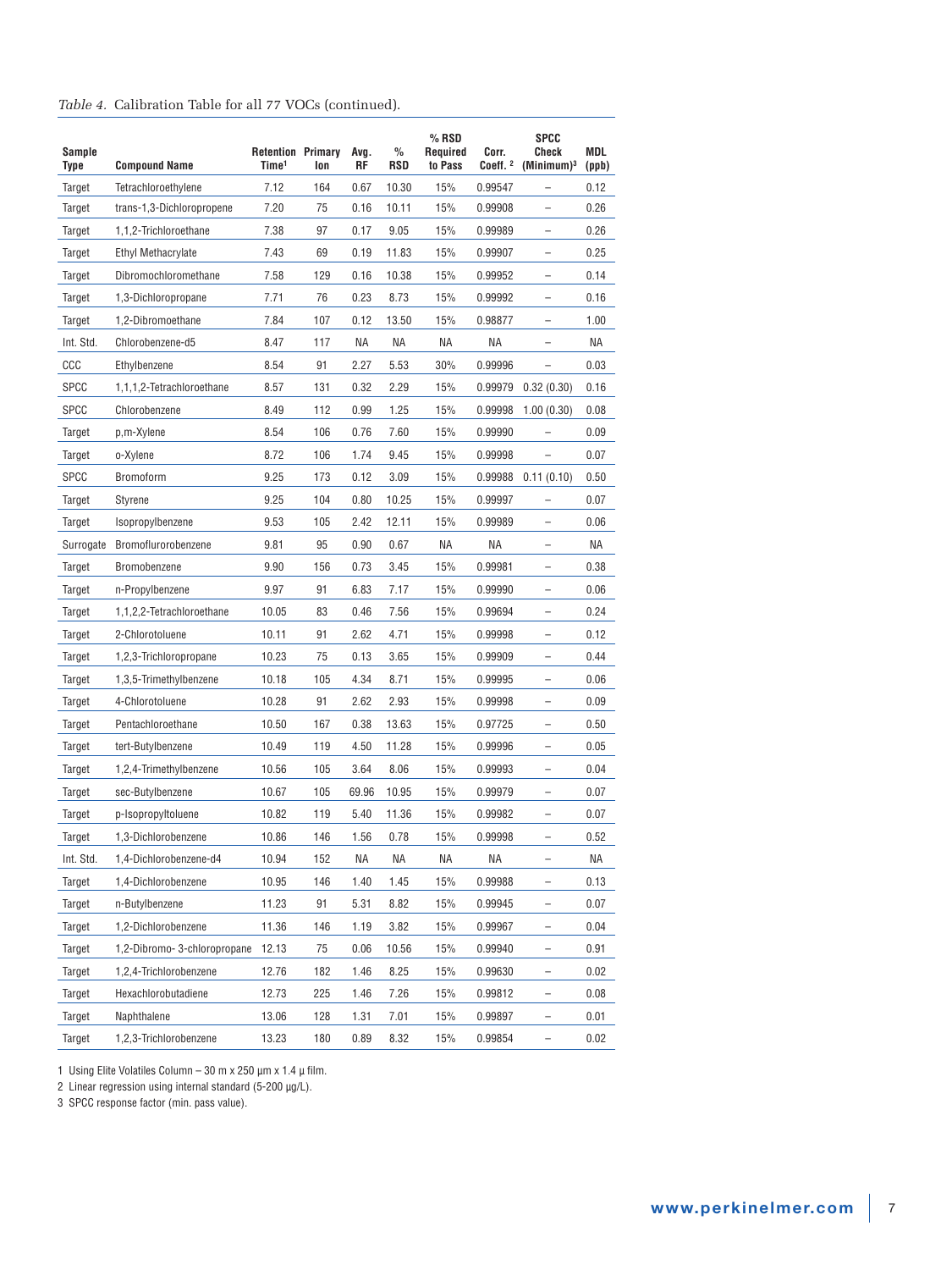#### **Surrogate recovery results**

Surrogates are measured periodically during 8260B analyses to monitor the % recovery of samples (Equation 3). When a known quantity is injected and an area response is obtained, a similar response is expected for a repeat injection at a later time. Three of the standard surrogates listed in 8260B are listed in Table 5, along with their actual % recoveries. In all cases, throughout the course of the analyses, the surrogates were well within the limits of 8260B requirements.

#### **Stability**

There are multiple ways to check for system stability and reproducibility, while performing 8260B analyses. During this experiment, two different checks were performed. The first check was for stability of the internal standards. This is vital to the response factor calculations. If the internal standard's signal fluctuates, the continuing calibration sample %RSDs will exceed 20%.

*Equation 3.* Surrogate recovery calculation.

**Recovery(%) =** (Concentration found / Concentration added) x 100

| Table 5. Surrogate Recovery Data. |                                          |                               |                        |  |
|-----------------------------------|------------------------------------------|-------------------------------|------------------------|--|
| <b>Surrogate Compound</b>         | 8260B Restriction<br>Limits in Water (%) | <b>Surrogate</b><br>Injection | Actual<br>Recovery (%) |  |
| 4-Bromofluorobenzene              | 86-115                                   | 1                             | 104                    |  |
|                                   |                                          | 2                             | 102                    |  |
|                                   |                                          | 3                             | 100                    |  |
|                                   |                                          | 4                             | 102                    |  |
|                                   |                                          | 5                             | 97                     |  |
| Toluene-d8                        | 88-110                                   | 1                             | 98                     |  |
|                                   |                                          | 2                             | 98                     |  |
|                                   |                                          | 3                             | 99                     |  |
|                                   |                                          | 4                             | 100                    |  |
|                                   |                                          | 5                             | 100                    |  |
| Dibromofluoromethane              | 86-118                                   | 1                             | 108                    |  |
|                                   |                                          | 2                             | 101                    |  |
|                                   |                                          | 3                             | 96                     |  |
|                                   |                                          | 4                             | 92                     |  |
|                                   |                                          | 5                             | 88                     |  |

| <i>Table 6.</i> Minimum Response Factors for the SPCCs.        |                                             |                                     |  |  |
|----------------------------------------------------------------|---------------------------------------------|-------------------------------------|--|--|
| <b>System Performance</b><br><b>Check Compounds</b><br>(SPCCs) | <b>Minimum</b><br>Response<br><b>Factor</b> | Actual<br>Response<br><b>Factor</b> |  |  |
| Chloromethane                                                  | 0.10                                        | 0.39                                |  |  |
| 1,1-Dichloroethane                                             | 0.10                                        | 0.45                                |  |  |
| Bromoform                                                      | 0.10                                        | 0.11                                |  |  |
| Chlorobenzene                                                  | 0.30                                        | 1.00                                |  |  |
| 1,1,1,2-Tetrachloroethane                                      | 0.30                                        | 0.32                                |  |  |

If this occurs, the system will need to be re-tuned and the full calibration re-run. Therefore, the longer the internal standard area counts remain stable, the longer samples can be injected and pass the method requirements for reporting purposes.

Using the 77-compound mix, the internal standard areas were monitored for 24 hours. Chlorobenzene-d5 exhibited a standard deviation of 4.3, demonstrating very high stability for the integrated system (Figure 5). All other internal standards showed similar results.

The second stability check was performed on the surrogate compounds. The surrogates must fall within percentages outlined by the U.S. EPA (Table 5). The data in Figure 6 demonstrates that the system passed this test easily over a 24-hour period of time.

## **System performance check compounds (SPCCs)**

During 8260B analysis, the SPCCs must be monitored with every calibration curve and every 12 hours. Six SPCCs are monitored and they must meet or exceed the required minimum response factors. If the SPCCs do not meet the response factor requirements, the system needs to be evaluated and corrective action taken. Possible problems might be injector contamination, column contamination or active sites in the sample path.<sup>1</sup>

Table 6 lists the minimum response factors for the SPCCs along with the actual values determined (Table 4). The TurboMatrix HS Trap system passed these checks easily, demonstrating no contamination or active sites in the sample path. At just over 0.1 RF, the closest compound to the limit was bromoform.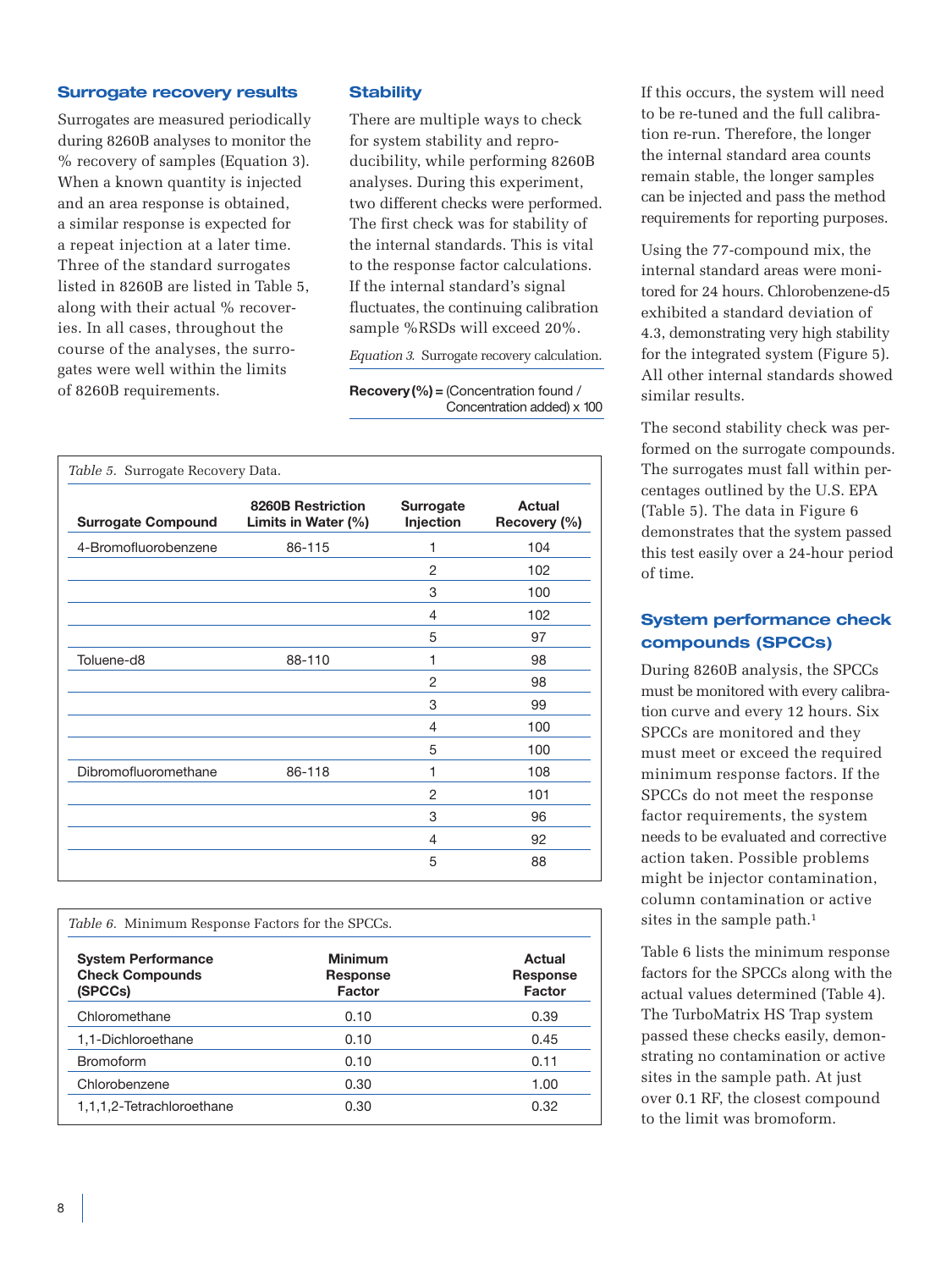However, over the 24-hour testing time, it still met 8260B requirements and remained stable.

## **Discussion**

The headspace trap utilizes an alternative sample-handling technology to that used in purge-andtrap systems. Purge-and-trap systems are constrained by their purging efficiencies. For example, chloromethane is likely to be lost if the purge flow is too fast, yet bromoform is a compound that has very poor purging efficiency. A typical %RSD for bromoform is usually very close to 15% and can be much higher. The headspace trap typically has a bromoform %RSD of less than 5% because of the good partition coefficient bromoform has at higher temperatures. A calibration curve for bromoform is shown in Figure 7.

The headspace trap uses heat to extract (partition) the compounds out of the water (into the headspace) instead of purging. For this application, the TurboMatrix HS Trap offers the following advantages:

- Easy and convenient sample preparation
- Reduced levels of water extracted from the sample
- Increased sample throughput by overlapping the thermostatting
- No need to clean delicate glassware between injections
- No need to purge the lines to remove residual contamination
- No risk of sample foam contaminating the purge-and-trap device
- No cross-contamination of samples from using the same purge vessel

Overlapped thermostatting of the headspace samples is achieved by heating multiple samples at a time.







*Figure 6.* Surrogate recovery for toluene-d8 (50-µg/L injection).

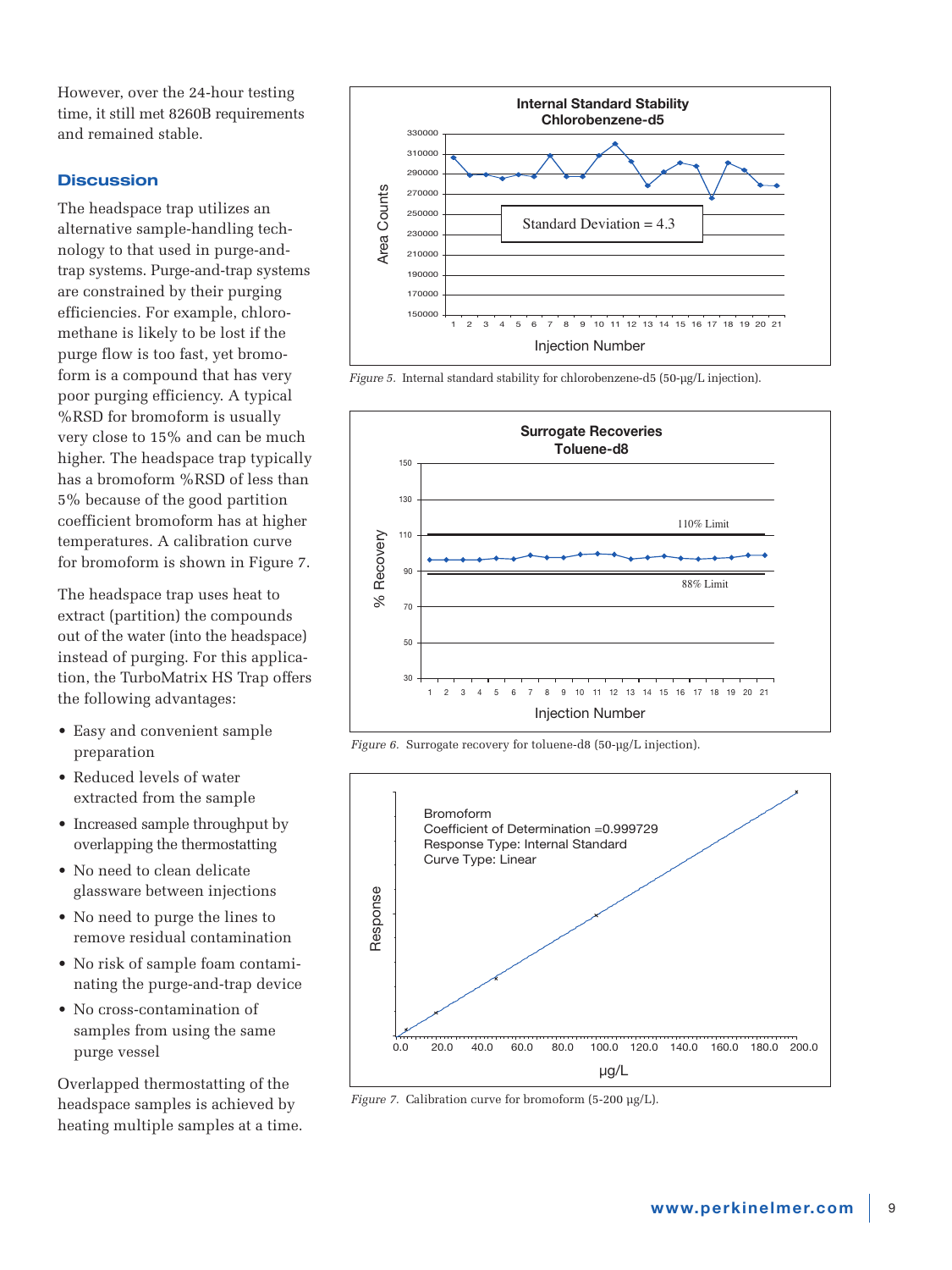By overlapping the thermostatting step with the headspace trap, the GC now becomes the rate-limiting step in the overall analysis, not the sampling device. When using a purge-and-trap sample-introduction system, each sample must be thermostatted and purged separately, making this the rate-limiting step.

Headspace-trap technology is based on two well established techniques: equilibrium headspace sampling and thermal desorption. These two techniques are combined in this instrument to provide the operational convenience of headspace, but achieve the detection limits observed using thermal desorption systems. The headspace technology performs the initial extraction of the analytes from the aqueous sample. The migration of each analyte into the headspace vapor from the aqueous sample is dictated by its partition coefficient.3 Fortunately, in the case of many 8260B target analytes, the partition coefficients are very favorable at the elevated temperatures used in headspace methods. The system is therefore able to sweep a significant and

reproducible fraction of the analytes from the sample and into the thermaldesorption trap, where they are retained and focused on an optimized adsorbent packing.

For analytes with less favorable partition coefficients, the extraction efficiency can be improved with a technique called salting. The addition of inorganic salts into the aqueous sample favors the partition towards the headspace and significantly improves the extraction efficiency.

Once the analytes have been extracted and transferred, the trap is then dry-purged to eliminate most of the moisture, which would otherwise interfere with the chromatographic analysis. Finally, the trap is heated at 2400 °C/min with carrier gas passing through it to carry the desorbed analytes as a narrow band into the GC/MS system for analysis.

An example of a U.S. EPA-approved method utilizing headspace technology is Method 5021 (Volatile Organic Compounds in Soil and Other Solid Matrices Using Equilibrium Headspace Analysis).

| <i>Table 7.</i> Parts and Standards Used for U.S. EPA Method 8260B. |                                                       |  |  |
|---------------------------------------------------------------------|-------------------------------------------------------|--|--|
| <b>PerkinElmer Part Numbers</b>                                     | <b>Description</b>                                    |  |  |
| B0505266                                                            | <b>HS Injector Adapter</b>                            |  |  |
| N9301357                                                            | Deactivated Fused Silica 5 m x 320 um                 |  |  |
| N9316388                                                            | Elite Volatiles – 30 m x 250 $\mu$ m x 1.4 $\mu$ film |  |  |
| N9302149                                                            | Universal Connector                                   |  |  |
| <b>Restek Part Numbers</b>                                          | <b>Description</b>                                    |  |  |
| 30475                                                               | 2000 µg/mL VOC standard                               |  |  |
| 30042                                                               | Gas Standard (2000 µg/mL)                             |  |  |
| 30241                                                               | Internal Standards (2500 µg/mL)                       |  |  |
| 30240                                                               | Surrogates (2500 µg/mL)                               |  |  |

## **Conclusions**

U.S. EPA 8260B is a challenging method used in a majority of U.S. and many international environmental laboratories for the analysis of VOCs. It is a complex method that requires multiple quality criteria be passed throughout the analysis. As demonstrated here, the PerkinElmer Clarus 500 GC/MS system configured with a TurboMatrix HS-110 Trap meets all the 8260B method requirements. This includes, but is not limited to: instrument tuning, minimum detection limits, initial calibration, surrogate recovery and system-performance checks.

This application note demonstrates the successful use of headspace-trap technology to perform the sample handling required for 8260B. All compounds determined passed the 8260B %RSD requirements, and all SPCCs met their minimum RF values (Table 6). Correlation coefficients (using linear regression) are also included in the calibration table to provide additional information on individual compound performance.

This application note provides details and suggestions on how to use a new sample-handling technology to comply with U.S. EPA Method 8260B. In addition to method compliance, this technology provides significant advantages over purge and trap to recover compounds with poor purging efficiencies. System cleanup is easier because the headspace vials are disposable and not reused, reducing the chance of carryover and the need for cleaning. In addition to 8260B, other VOC methods may also be run using this configuration. For example, U.S. EPA Method 524.2 for VOCs in drinking water is a similar method with lower detection limits, that would benefit from this technology.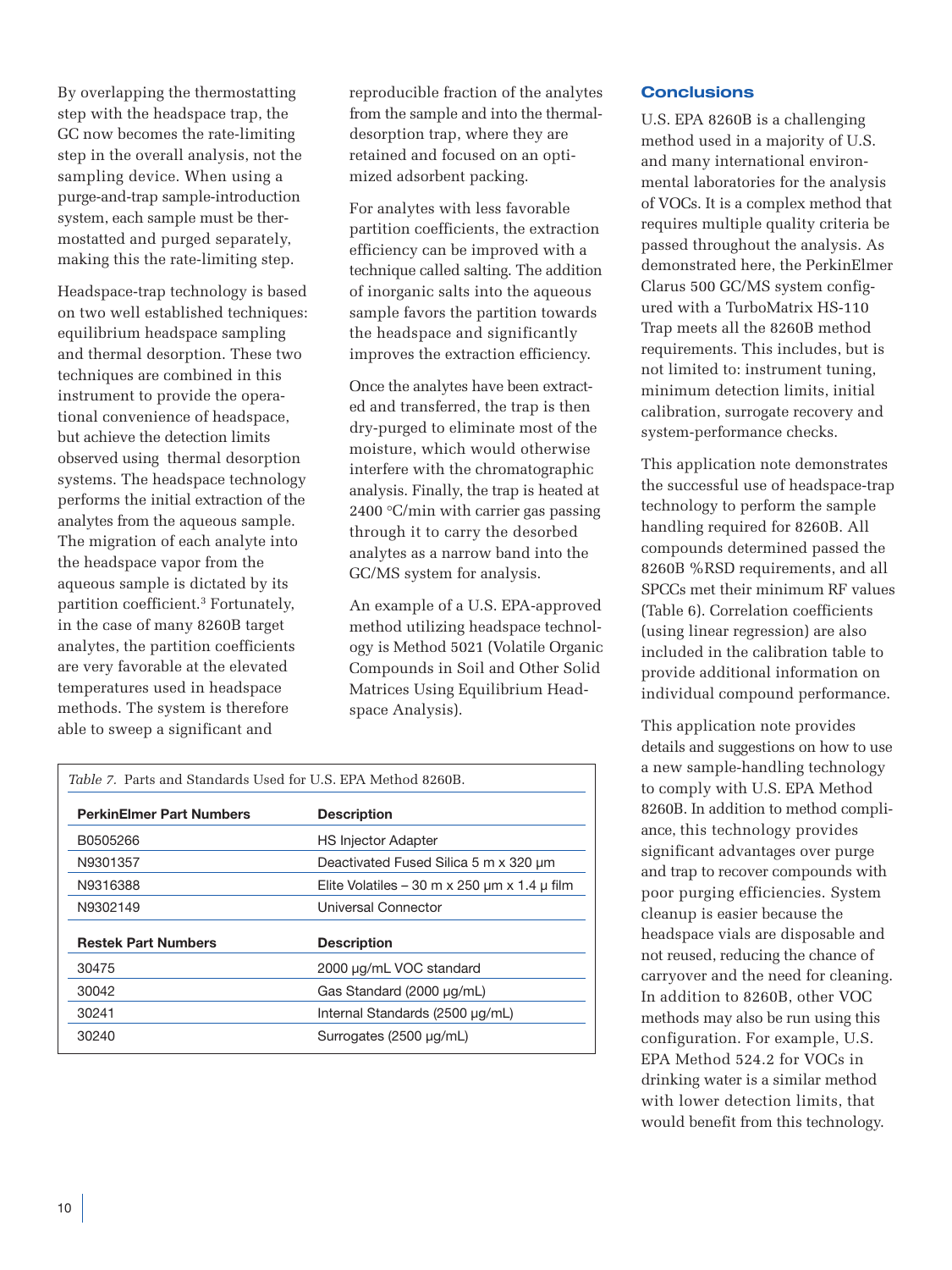#### **Summary of method**

- 1. Set up instruments (Headspace Trap and GC/MS), per PerkinElmer service specifications.
- 2. Attach instruments and set up methods as described in the instrument-parameters section of this application note.
- 3. Run a blank water sample to look for impurities in the water or contamination in the system.
- 4. Perform a bromofluorobenzene (BFB) test as outlined in the tuning section of this application note.
- 5. When the BFB test passes, run five levels of calibration standards that are in the range of expected sample-compound concentrations. The typical U.S. EPA 8260B calibration curve is from 5 to 200 µg/L.
- 6. Calculate the response factor (RF) for all compounds at all levels and the %RSD for the complete five levels. If all %RSDs are lower than 15% (30% for some compounds), proceed; if not, check the instrument and re-run the initial calibration curve. Possible modifications include: lowering the detector voltage, checking for leaks or changing the split ratio.
- 7. Run a water blank to check for interferences.
- 8. Run a matrix spike, then a matrix-spike duplicate and verify results. See U.S. EPA Method 8260B for instructions.<sup>1</sup> These standards should be representative of the compounds being monitored. At a minimum, the spike is required to contain: 1,1-dichloroethene, trichloroethene, chlorobenzene, toluene and benzene.
- 9. Check system stability through surrogate recovery (see the section on surrogate recovery; Table 5 and Figure 6) and internal standard retention times . See U.S. EPA Method 8260B for instructions.1
- 10. Run samples.
- 11. In each work group of samples (you can define this as you wish), or every 20 samples, or at least once per day, a laboratory control sample (LCS) must be run. This sample must consist of a clean matrix similar to the sample matrix and be of the same weight and volume. This LCS should then be spiked with the same analytes as the matrix spike. The LCS results are used to verify that the laboratory can perform the analysis in a clean matrix.<sup>1</sup>
- 12. Every 12 hours, three instrument calibration checks must be performed:
	- A BFB injection must be repeated and the ion ratios checked. The BFB peak must pass the U.S. EPA parameters (see the section on tuning).
	- The system performance check compounds (SPCCs) should be monitored for a minimum RF (Table 6).
	- Calibration check compounds (CCCs) should be injected and checked against the initial calibration curve. The %RSD of the CCC should be within 20% drift of the initial calibration %RSD number. See Table 4 for the list of CCCs.

If any of these checks fail, the instrument may need to be cleaned or re-tuned and the initial calibration run again.

#### Establish method performance

- Check for method detection limits (MDLs) on the system as described in the MDL section of this application note.
- Check for precision by running standards and monitoring the percent recoveries, the standard deviation of these recoveries and the %RSD.